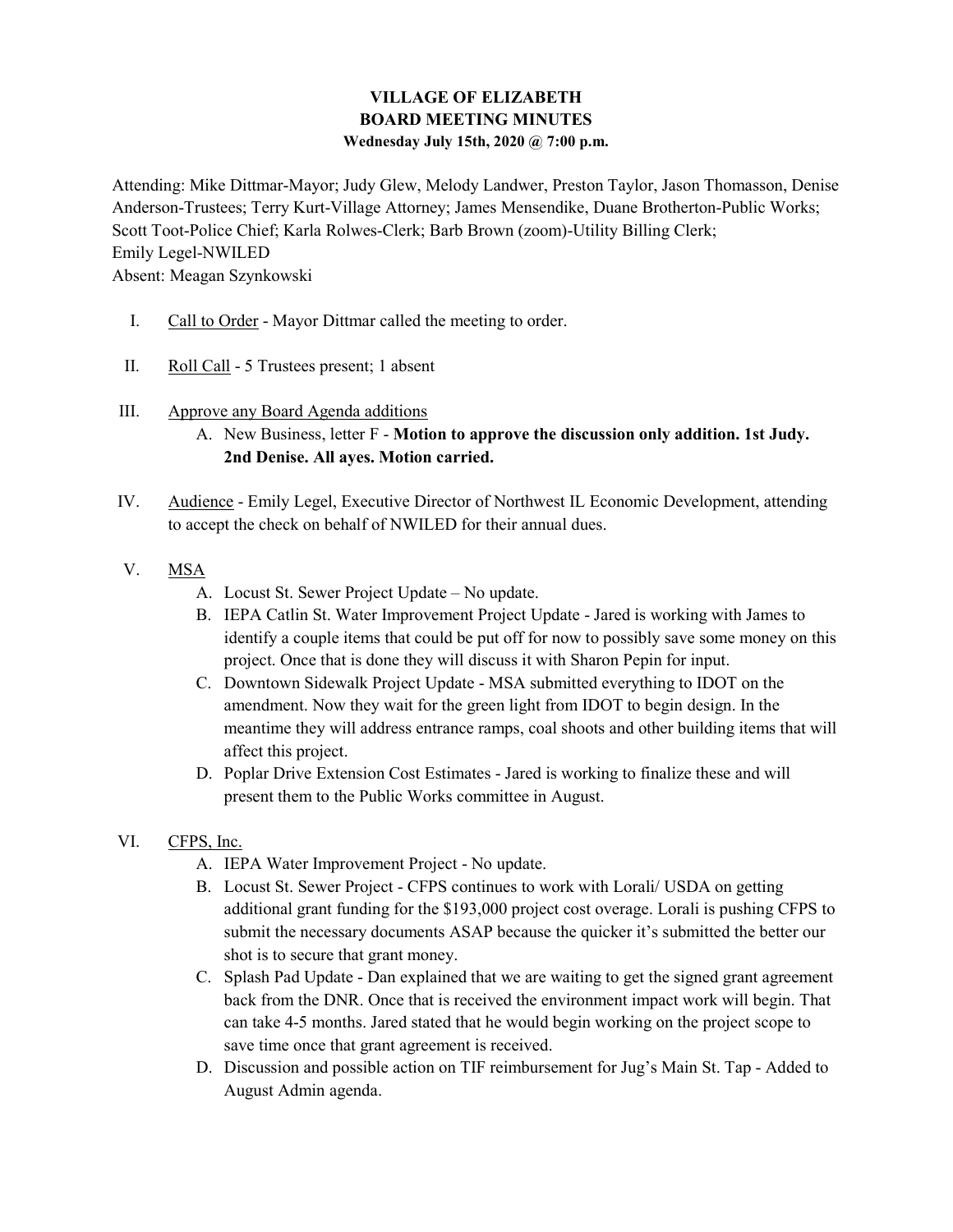- E. Discussion and possible action on TIF reimbursement for Hazelwood Properties Added to August Admin agenda.
- F. TIF Inducement Agreement for The Little Keg No update.
- VII. Police Report Chief Toot delivered the report.

#### VIII. Minutes

A. Regular / June 2020 - Motion to approve the minutes. 1st Melody. 2nd Judy. All ayes. Motion carried.

### IX. Consent Agenda - Motion to approve all items. 1st Denise. 2nd Jason. Roll call vote. All ayes. Motion carried.

### X. Finances

- A. Treasurer's Report Kent gave the report. Explained that since the consent agenda items were approved, he will go ahead and pay off the FDIC loan at IL Bank & Trust and consolidate the IL Bank & Trust water savings accounts into one.
- B. Payment of Bills Motion to pay the bills. 1st Judy. 2nd Melody. Roll call vote. All ayes. Motion carried.
- C. Budget
	- 1. Approve FY21 Appropriation Ordinance Motion to approve the Appropriation Ordinance. 1st Preston. 2nd Denise. Roll call vote. All ayes. Motion carried. (2020-0715A)

### XI. Committee Reports

- A. Public Works
	- 1. Discussion and possible action on the Ordinance to declare surplus property (see map) - Motion to declare the land in Tract 1, outside of the property with doc 305086, surplus property. 1st Preston. 2nd Denise. Roll call vote. All ayes. Motion carried. (2020-0715B)
- B. Administrative
- C. Economic Development

### XII. Attorney Comments

- A. Discussion and possible action on the CTE Academy Annexation Ordinance Motion to approve the Annexation Ordinance. 1st Judy. 2nd. Denise. Roll call vote. All ayes. Motion carried. (2020-0715C)
- B. Update on IDOT Hwy 20 Maintenance agreement No update
- XIII. Old Business (Other than Committee Mtg Minutes/Consent Agenda) A. Highway 20 Brewing Co. hosting Oktoberfest Oct. 3-4t
- XIV. New Business (Other than Committee Mtg Minutes/Consent Agenda)